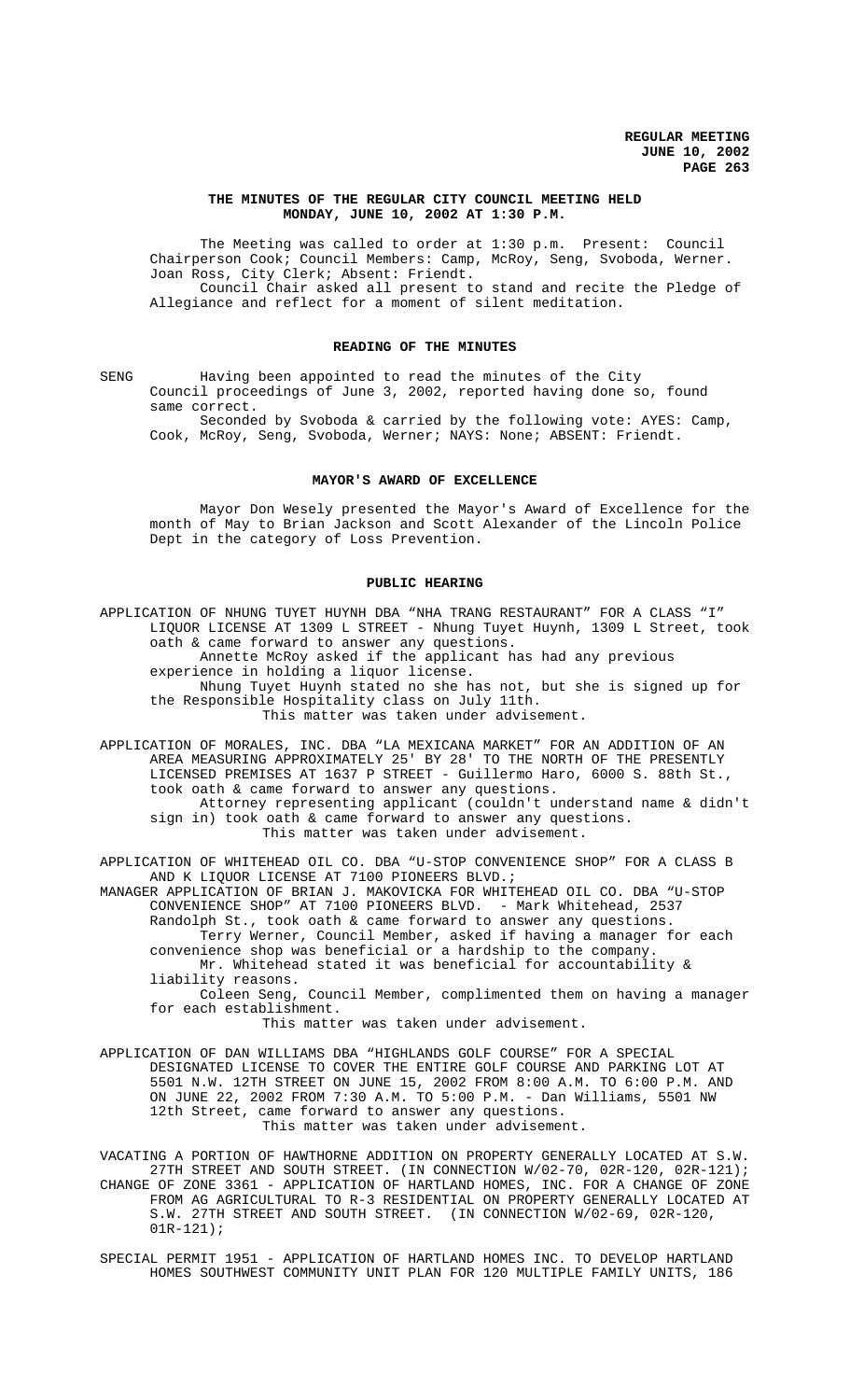SINGLE FAMILY UNITS AND 59 UNASSIGNED UNITS, ON PROPERTY GENERALLY LOCATED AT S.W. 27TH STREET AND SOUTH STREET. (IN CONNECTION W/02-69, 02-70, 02R-121);

ACCEPTING AND APPROVING THE PRELIMINARY PLAT OF HARTLAND HOMES SOUTHWEST FOR 187 LOTS AND FOUR OUTLOTS, WITH WAIVERS TO THE REQUIRED BLOCK LENGTH AND STREET TREES, ON PROPERTY GENERALLY LOCATED AT S.W. 27TH STREET AND SOUTH STREET. (IN CONNECTION W/02-69, 02-70, 02R-121) - Brian Carstens, 2935 Pine Lake Rd., Suite H, appeared on behalf of Hartland Homes Inc. requesting waivers for block length along SW 25th Street to the east and existing platted subdivision. Provisions were not made for street connections so they were not able to tie in. The other waiver was the street trees along SW 27th. There's a large tree mass of Austrian Pines & some volunteer trees that they did not want to disturb. It is their understanding that they are going to exchange right of way for right of way & they are asking if it would be acceptable to pay 11 cents per sq. ft. for the 24,000 sq. ft. deficiency in the Hawthorne Addition final plat.

Clint Thomas, Real Estate Division, stated he put a value on this property before he saw a proposed plat & would not have a problem with using this value & basing it on the excess land that's sold. If there's less property being dedicated than being vacated then equal it out in terms of dollars. Discussion followed.

Dana Roper, City Attorney, stated that if everyone's in agreement with the value & the difference then the City will need the money in hand before this Ordinance is acted upon. More discussion followed. This matter was taken under advisement.

AMENDING CHAPTER 23.10 OF THE LINCOLN MUNICIPAL CODE TO ADOPT THE 2002 EDITION OF THE NATIONAL ELECTRICAL CODE - Ted Stutheit, Chief Electrical Inspector for the City of Lincoln, came forward to answer questions of the Council.

Jonathan Cook, Council Chair, read from the list of things you get a permit for, change overhead to underground with no change of panel, \$18.00. He then asked what were you previously doing when someone wanted to change their panel from overhead to underground?

Mr. Stutheit answered that they did it administratively and charged that minimum permit fee. It's an inspection that we can do on the outside of the house & so it doesn't take as much to do as one of the others.

Mr. Cook said since the minimum permit fee is going up to \$20.00 keeping this at \$18.00 is actually leaving it the same as it was.

Mr. Stutheit agreed.

Ms. McRoy asked if people actually do call you in for inspections of ceiling fans?

Mr. Stutheit answered yes. He said it is important that they do because they're heavy & they have both the static & dynamic load causing them to shake out of the ceiling and fall down. This matter was taken under advisement.

SPECIAL PERMIT 1974 - APPLICATION OF MISSION 3, L.L.C. FOR AUTHORITY TO SELL ALCOHOLIC BEVERAGES FOR CONSUMPTION OFF THE PREMISES AT THE CONVENIENCE STORE/GAS STATION GENERALLY LOCATED AT 110 WEST O STREET - Mick Mandl, 5810 Robin Ct., President of Mission 3, L.L.C. came forward to answer any questions.

Danny Walker, 427 E St. came forward in opposition. He stated it was too close to the City Mission & the Lincoln Action Program to be selling alcohol. He doesn't understand why every service station & convenience store has to have a liquor license to survive.

Ms. McRoy stated that Brian Wills of Planning Dept. & Sergeant Woolman of LPD received letters from the City Mission stating they had no problem with alcohol being sold at this convenience store. Mr. Cook asked if it meets the 100' is there any basis to turn

this application down?

Dana Roper, City Attorney, answered not really.

Nicole Fleck-Tooze, Public Works & Utilities, stated that the site plan was acceptable & that the access needs to be off of 1st Street or a shared condition needs to be worked out with an easement with the other properties rather than additional access off of West O Street. They've satisfied the conditions for the purpose of this permit. This matter was taken under advisement.

APPROVING THE ISSUANCE OF BONDS BY THE LINCOLN LANCASTER COUNTY BUILDING COMMISSION IN AN AMOUNT NOT TO EXCEED \$11,000,000 FOR THE PURPOSE OF REFUNDING CERTAIN OUTSTANDING BONDS OF THE COMMISSION AND PAYING THE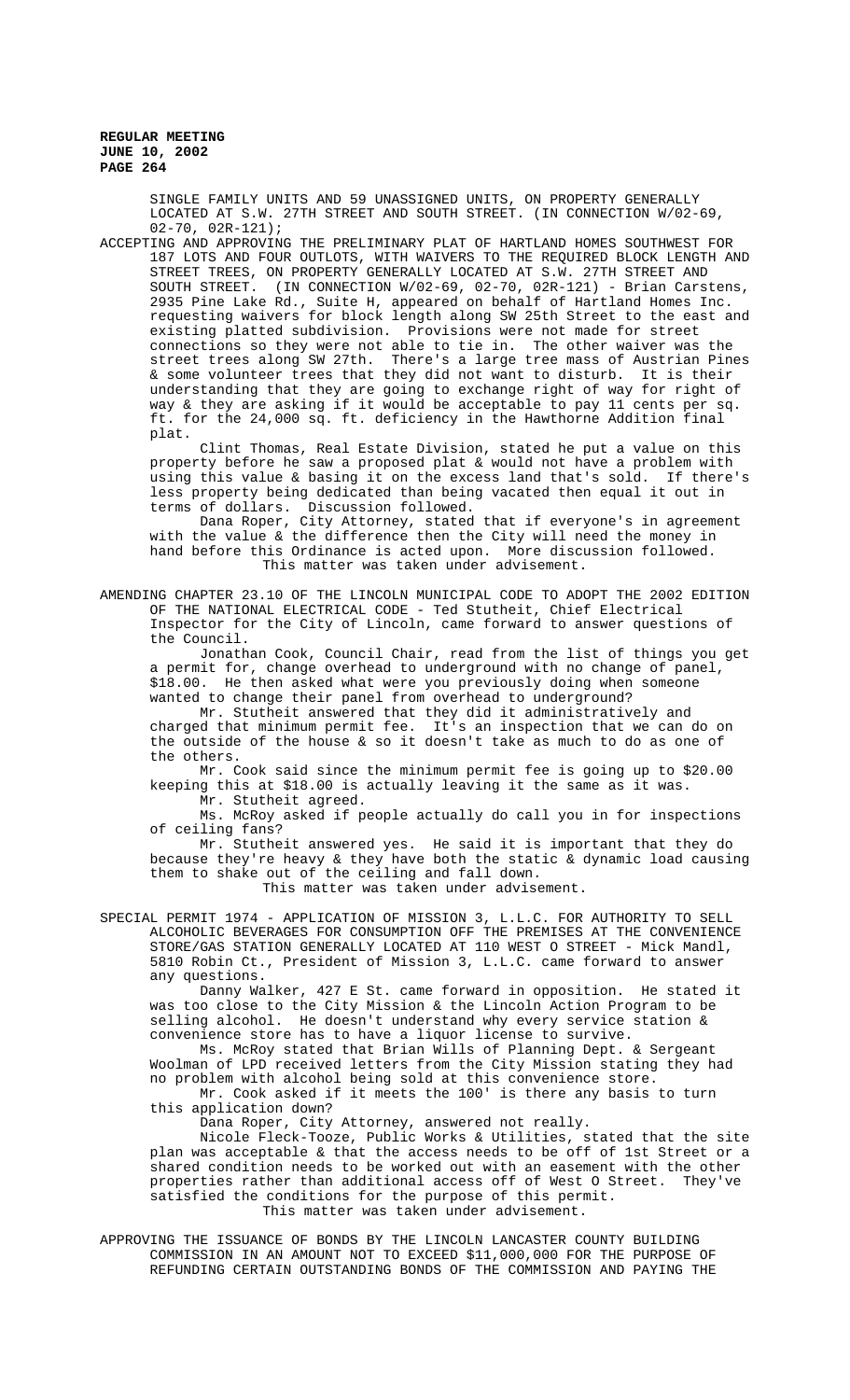COSTS OF ADDITIONAL FACILITIES FOR THE COMMISSION. **(REQUEST TO WITHDRAW)** - City Clerk stated that there has been a request by the Finance Director & Bond Counsel to withdraw this resolution. This matter was taken under advisement.

#### **MISCELLANEOUS BUSINESS**

Craig Groat, 4935 Huntington Ave., stated that the refusal of the City of Lincoln to obey the directive of the Lincoln City's voters requiring the adoption of a code of ethics is a willful violation of the<br>City Charter. There needs to be a planning process to protect the There needs to be a planning process to protect the integrity of the environment & the interests of the people. He also mentioned that there wasn't anything more less patriotic than selling the historic Federal Building.

Dana Roper, City Attorney, stated that the City of Lincoln does have a code of ethics. When the State adopted the political accountability & disclosure laws & pre-empted the area the City formed a commission to take a look at that & the result was the Chapter 2.54 of the Lincoln Municipal Code. Because the State had made much of what the City had redundant, we established a governmental code of ethics which explains what conflicts are. It regulates & prohibits self dealing in contracts. It lists & enumerates prohibited acts. This matter was taken under advisement.

John Ways, no address given, came forward stating that the Police Department says it cannot & will not give information on a person's identification as to whether it is real or false. He felt that as public servants they should help the public out with this information. He does not want the Police Department to come out & check the identification because it's harmful to the business & a waste of taxpayers dollars.

Russ Fosler, Lincoln Police Department, was not aware the Police Department had this policy, but says that without physically looking at the identification & looking at the individual that has the identification how would they know that it's actually the person on the identification or is the person.

Jonathan Cook, Council Chair, asked if the bars normally call the Police when they think they have a fake ID?

Officer Fosler, answered if they have a minor attempting to purchase they will call the Police Dept. & they will respond as calls allow. It may be low priority, but they will eventually respond. If the business has something that is questionable it is their responsibility as the business owner to decide whether or not they want that individual allowed in their establishment. They have the right to refuse service if it's an age sensitive business based upon not being able to provide good identification. You can't base that denial on sexual orientation, gender, race, religious belief.

Annette McRoy, Council Member, asked Mr. Ways since his establishment does not serve alcohol his concern is minors coming in to look?

Mr. Way said yes, that under the law he could let a 12 year old in, but this would be outrageously wrong so they set the age at 18. This matter was taken under advisement.

**\*\* END OF PUBLIC HEARING \*\***

# **COUNCIL ACTION**

#### **LIQUOR RESOLUTIONS**

APPLICATION OF NHUNG TUYET HUYNH DBA "NHA TRANG RESTAURANT" FOR A CLASS "I" LIQUOR LICENSE AT 1309 L STREET - CLERK read the following resolution, introduced by Jon Camp, who moved its adoption for approval: A-81533 BE IT RESOLVED by the City Council of the City of Lincoln,

Nebraska:

That after hearing duly had as required by law, consideration of the facts of this application, the Nebraska Liquor Control Act, and the pertinent City ordinances, the City Council recommends that the application of Nhung Tuyet Huynh d/b/a "NHA Trang Restaurant" for a Class "I" liquor license at 1309 L Street, Lincoln, Nebraska, for the license period ending April 30, 2003, be approved with the condition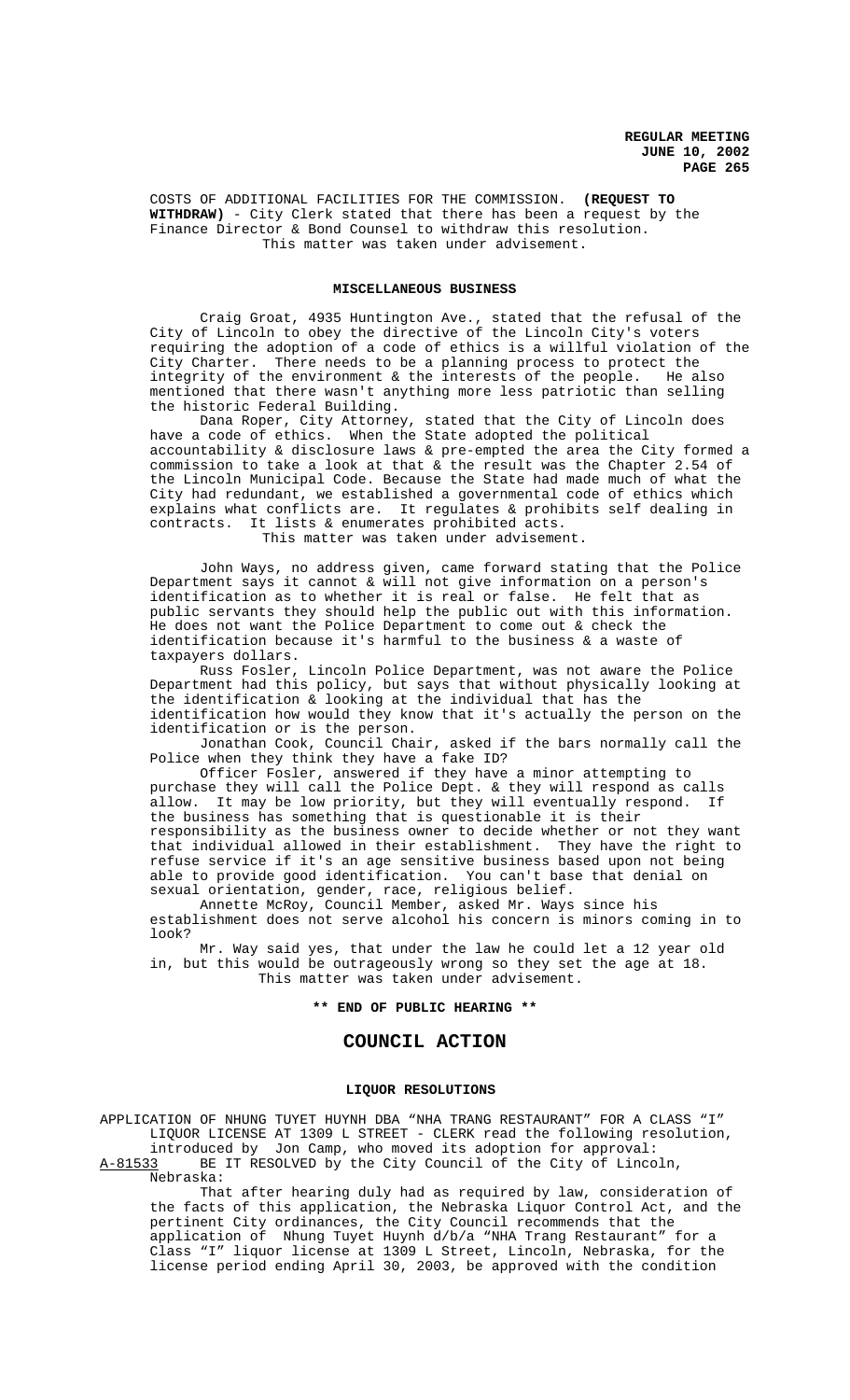> that the premise complies in every respect with all city and state regulations. The City Clerk is directed to transmit a copy of this resolution to the Nebraska Liquor Control Commission. Introduced by Jon Camp<br>Illowing vote: AYES: Camp, Seconded by Seng & carried by the following vote: AYES: Cook, McRoy, Seng, Svoboda, Werner; NAYS: None; ABSENT: Friendt.

 APPLICATION OF MORALES, INC. DBA "LA MEXICANA MARKET" FOR AN ADDITION OF AN AREA MEASURING APPROXIMATELY 25' BY 28' TO THE NORTH OF THE PRESENTLY LICENSED PREMISES AT 1637 P STREET - CLERK read the following resolution, introduced by Jon Camp, who moved its adoption for

approval:<br>A-81534 BE BE IT RESOLVED by the City Council of the City of Lincoln, Nebraska:

That after hearing duly had as required by law, consideration of the facts of this application, the Nebraska Liquor Control Act, and the pertinent City ordinances, the City Council recommends that the application of Morales, Inc. d/b/a "La Mexicana Market" to expand its licensed premises by the addition of an area measuring 25 feet by 28 feet to the north of the presently licensed premises located at 1637 "P" Street, Lincoln, Nebraska, be approved with the condition that the premise complies in every respect with all City and State regulations. BE IT FURTHER RESOLVED that the City Clerk is directed to transmit a copy of this resolution to the Nebraska Liquor Control Commission. Introduced by Jon camp

Seconded by Seng & carried by the following vote: AYES: Camp, Cook, McRoy, Seng, Svoboda, Werner; NAYS: None; ABSENT: Friendt.

APPLICATION OF WHITEHEAD OIL CO. DBA "U-STOP CONVENIENCE SHOP" FOR A CLASS B AND K LIQUOR LICENSE AT 7100 PIONEERS BLVD. - CLERK read the following resolution, introduced by Jon Camp, who moved its adoption for

approval:<br>A-81535 BE BE IT RESOLVED by the City Council of the City of Lincoln, Nebraska:

That after hearing duly had as required by law, consideration of the facts of this application, the Nebraska Liquor Control Act, and the pertinent City ordinances, the City Council recommends that the application of Whitehead Oil d/b/a "U-Stop Convenience Shop" for a Class "B" and "K" liquor license at 7100 Pioneers Blvd., Lincoln, Nebraska, for the license period ending April 30, 2003, be approved with the condition that the premise complies in every respect with all city and state regulations. The City Clerk is directed to transmit a copy of this resolution to the Nebraska Liquor Control Commission.

Introduced by Jon camp Seconded by Svoboda & carried by the following vote: AYES: Camp, Cook, McRoy, Seng, Svoboda, Werner; NAYS: None; ABSENT: Friendt.

MANAGER APPLICATION OF BRIAN J. MAKOVICKA FOR WHITEHEAD OIL CO. DBA "U-STOP CONVENIENCE SHOP" AT 7100 PIONEERS BLVD. - CLERK read the following resolution, introduced by Jon Camp, who moved its adoption for

approval:<br>A-81536 WHE WHEREAS, Whitehead Oil Co. d/b/a U-Stop Convenience Shop located at 7100 Pioneers Blvd., Lincoln, Nebraska has been approved for a Retail Class "B" and "K" liquor license, and now requests that Brian J. Makovicka be named manager;

WHEREAS, Brian J. Makovicka appears to be a fit and proper person to manage said business.

NOW, THEREFORE, BE IT RESOLVED by the City Council of the City of Lincoln, Nebraska:

That after hearing duly had as required by law, consideration of the facts of this application, the Nebraska Liquor Control Act, and the pertinent City ordinances, the City Council recommends that Brian J. Makovicka be approved as manager of this business for said licensee. The City Clerk is directed to transmit a copy of this resolution to the Nebraska Liquor Control Commission.

Introduced by Jon Camp

Seconded by Seng & carried by the following vote: AYES: Camp, Cook, McRoy, Seng, Svoboda, Werner; NAYS: None; ABSENT: Friendt.

APPLICATION OF DAN WILLIAMS DBA "HIGHLANDS GOLF COURSE" FOR A SPECIAL DESIGNATED LICENSE TO COVER THE ENTIRE GOLF COURSE AND PARKING LOT AT 5501 N.W. 12TH STREET ON JUNE 15, 2002 FROM 8:00 A.M. TO 6:00 P.M. AND ON JUNE 22, 2002 FROM 7:30 A.M. TO 5:00 P.M. - CLERK read the following resolution, introduced by Jon Camp, who moved its adoption for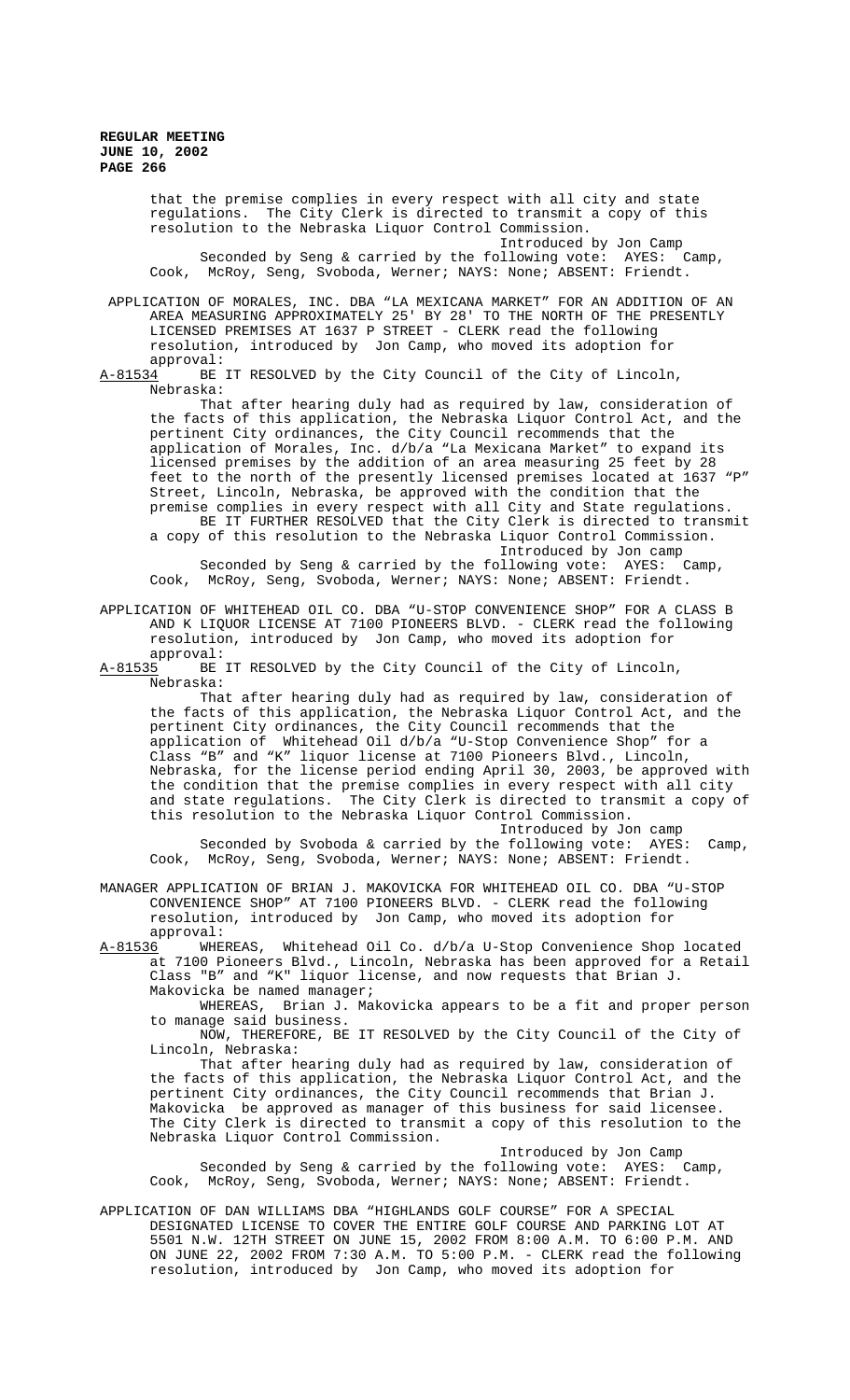approval:<br>A-81537 BE BE IT RESOLVED by the City Council of the City of Lincoln, Nebraska: That after hearing duly had as required by law, consideration of the facts of this application, the Nebraska Liquor Control Act, and the pertinent City ordinances, the City Council recommends that the application of Dan Williams d/b/a "Highlands Golf Course" for a Special Designated License to cover the entire golf course including the driving range, parking lots, and all fenced-in areas at 5501 N.W.12th Street, Lincoln, Nebraska, on June 15, 2002 from 8:00 a.m. to 6:00 p.m. and on June 22, 2002 from 7:30 a.m. to 5:00 p.m., be approved with the condition that the premise complies in every respect with all City and State regulations and with the following requirements: 1. Identification to be checked, wristbands required on all parties wishing to consume alcohol. 2. Adequate security shall be provided for the event. 3. Responsible alcohol service practices shall be followed. BE IT FURTHER RESOLVED the City Clerk is directed to transmit a copy of this resolution to the Nebraska Liquor Control Commission. Introduced by Jon Camp Seconded by Seng & carried by the following vote: AYES: Camp, Cook, McRoy, Seng, Werner; NAYS: Svoboda; ABSENT: Friendt.

## **ORDINANCES - 2ND READING**

- VACATING A PORTION OF HAWTHORNE ADDITION ON PROPERTY GENERALLY LOCATED AT S.W. 27TH STREET AND SOUTH STREET (IN CONNECTION W/02-70, 02R-120, 02R-121) - CLERK read an ordinance, introduced by Annette McRoy, vacating a portion of Hawthorne Addition on property generally located at S. W. 27th Street and South Street, the second time.
- CHANGE OF ZONE 3361 APPLICATION OF HARTLAND HOMES, INC. FOR A CHANGE OF ZONE FROM AG AGRICULTURAL TO R-3 RESIDENTIAL ON PROPERTY GENERALLY LOCATED AT S.W. 27TH STREET AND SOUTH STREET (IN CONNECTION W/02-69, 02R-120, 01R-121) - CLERK read an ordinance, introduced by Annette McRoy, for a Change of Zone 3361 - Application of Hartland Homes, Inc. for a change of zone from AG Agricultural to R-3 Residential on property generally located at S. W. 27th Street and South Street, the second time.
- AMENDING CHAPTER 23.10 OF THE LINCOLN MUNICIPAL CODE TO ADOPT THE 2002 EDITION OF THE NATIONAL ELECTRICAL CODE - CLERK read an ordinance, introduced by Annette McRoy, amending Chapter 23.10 of the Lincoln Municipal Code to adopt the 2002 edition of the National Electrical Code, the second time.

## **RESOLUTIONS**

- SPECIAL PERMIT 1951 APPLICATION OF HARTLAND HOMES INC. TO DEVELOP HARTLAND HOMES SOUTHWEST COMMUNITY UNIT PLAN FOR 120 MULTIPLE FAMILY UNITS, 186 SINGLE FAMILY UNITS AND 59 UNASSIGNED UNITS, ON PROPERTY GENERALLY LOCATED AT S.W. 27TH STREET AND SOUTH STREET. (IN CONNECTION W/02-69, 02-70, 02R-121) - PRIOR TO READING:
- CAMP Moved to delay action for one week to June 17, 2002. Seconded by Svoboda & carried by the following vote: AYES: Camp, Cook, McRoy, Seng, Svoboda, Werner; NAYS: None; ABSENT: Friendt.
- ACCEPTING AND APPROVING THE PRELIMINARY PLAT OF HARTLAND HOMES SOUTHWEST FOR 187 LOTS AND FOUR OUTLOTS, WITH WAIVERS TO THE REQUIRED BLOCK LENGTH AND STREET TREES, ON PROPERTY GENERALLY LOCATED AT S.W. 27TH STREET AND SOUTH STREET. (IN CONNECTION W/02-69, 02-70, 02R-121) - PRIOR TO READING:
- CAMP Moved to delay action for one week to June 17, 2002. Seconded by Svoboda & carried by the following vote: AYES: Camp, Cook, McRoy, Seng, Svoboda, Werner; NAYS: None; ABSENT: Friendt.

REAPPOINTING DEBRA SCHORR TO THE PARKS AND RECREATION ADVISORY BOARD FOR A THREE-YEAR TERM EXPIRING APRIL 27, 2005 - CLERK read the following resolution, introduced by Coleen Seng, who moved its adoption:<br>A-81538 BE IT RESOLVED by the City Council of the City of Lincol:

BE IT RESOLVED by the City Council of the City of Lincoln, Nebraska:

That the reappointment of Debra Schorr to the Parks and Recreation Advisory Board for a three-year term expiring April 27, 2005 is hereby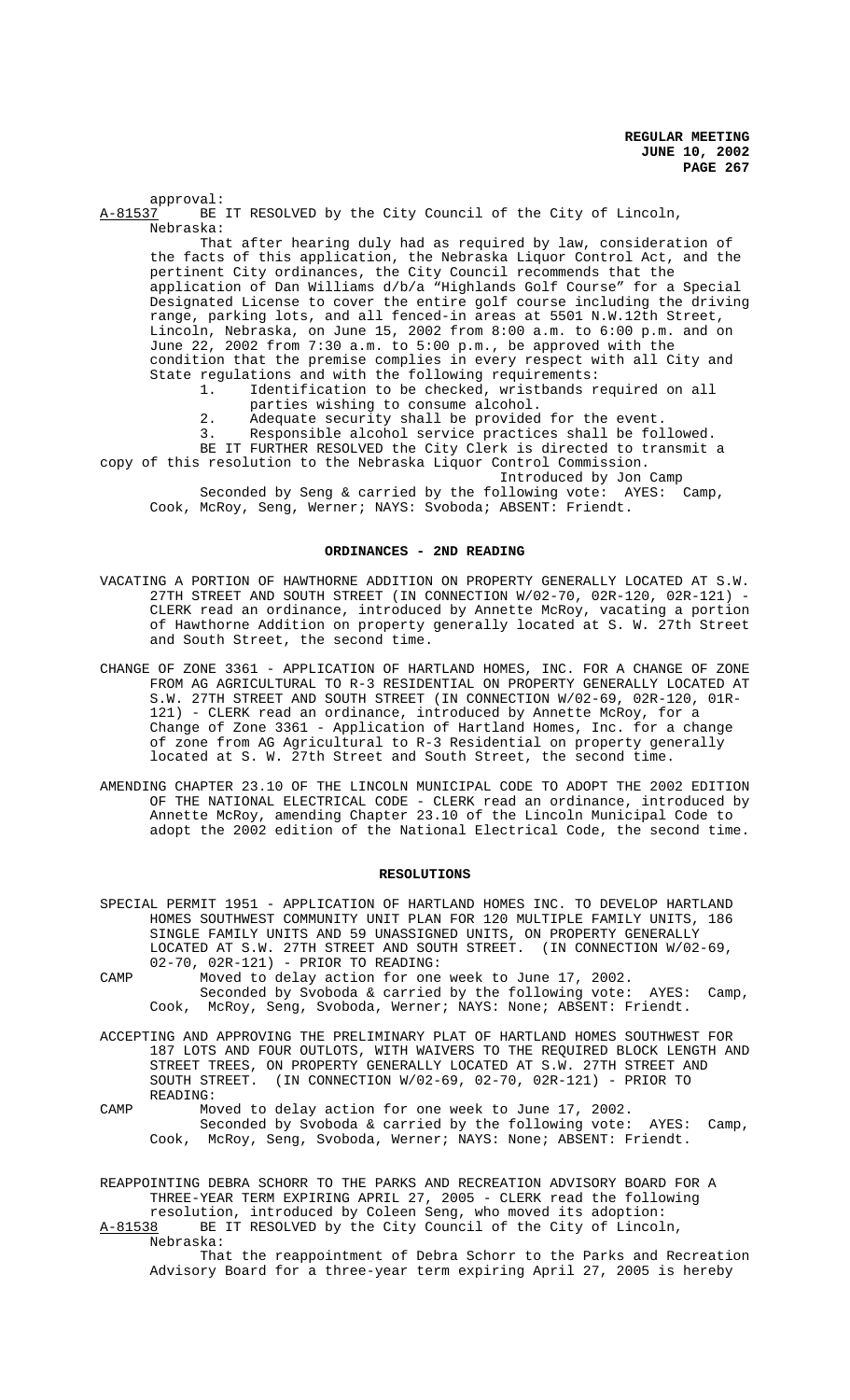approved.

Introduced by Coleen Seng Seconded by Svoboda & carried by the following vote: AYES: Camp, Cook, McRoy, Seng, Svoboda, Werner; NAYS: None; ABSENT: Friendt.

SPECIAL PERMIT 1974 - APPLICATION OF MISSION 3, L.L.C. FOR AUTHORITY TO SELL ALCOHOLIC BEVERAGES FOR CONSUMPTION OFF THE PREMISES AT THE CONVENIENCE STORE/GAS STATION GENERALLY LOCATED AT 110 WEST O STREET - CLERK read the following resolution, introduced by Coleen Seng, who moved its

adoption:<br>A-81539 WHE WHEREAS, Mick Mandl on behalf of Mission 3, L.L.C. has submitted an application designated as Special Permit No. 1974 for authority to sell alcoholic beverages for consumption off the premises at a

convenience store located at 110 West O Street, legally described as: Lot 3, Sun Valley Addition, Lincoln, Lancaster County, Nebraska; and

WHEREAS, the real property adjacent to the area included within the site plan for this permit to sell alcoholic beverages for consumption off the premises will not be adversely affected; and

WHEREAS, said site plan together with the terms and conditions hereinafter set forth are consistent with the intent and purpose of Title 27 of the Lincoln Municipal Code to promote the public health, safety, and general welfare.

NOW, THEREFORE, BE IT RESOLVED by the City Council of the City of Lincoln, Nebraska:

That the application of Mick Mandl on behalf of Mission 3, L.L.C., hereinafter referred to as "Permittee", to sell alcoholic beverages for consumption off the premises on property legally described above be and the same is hereby granted under the provisions of Section 27.63.685 of the Lincoln Municipal Code upon condition that operation of said licensed premises be in strict compliance with said application, the site plan, and the following additional express terms, conditions, and requirements:

1. This permit approves the sale of alcoholic beverages for consumption off the premises.

2. Before receiving building permits:

a. The Permittee must submit a revised and reproducible final plan with five copies showing the driveway onto West O Street as the future proposed drive access and not part of this special permit.

b. The construction plans must conform to the approved plans.

3. The site plan approved by this permit shall be the basis for all interpretations of setbacks, yards, location of parking and

circulation elements, and similar matters. The terms, conditions, and requirements of this resolution shall be binding and obligatory upon the Permittee, his successors, and assigns. The building official shall report violations to the City Council which may revoke the special permit or take such other action as may be necessary to gain compliance.<br>5. The Permittee shall sign

The Permittee shall sign and return the City's letter of acceptance to the City Clerk within 30 days following approval of the special permit, provided, however, said 30-day period may be extended up to six months by administrative amendment. The City Clerk shall file a copy of the resolution approving the special permit and the letter of acceptance with the Register of Deeds, filing fees therefor to be paid in advance by the Permittee.

Introduced by Coleen Seng

Seconded by Svoboda & carried by the following vote: AYES: Camp, Cook, Seng, Svoboda, Werner; NAYS: McRoy; ABSENT: Friendt.

APPROVING THE ISSUANCE OF BONDS BY THE LINCOLN LANCASTER COUNTY BUILDING COMMISSION IN AN AMOUNT NOT TO EXCEED \$11,000,000 FOR THE PURPOSE OF REFUNDING CERTAIN OUTSTANDING BONDS OF THE COMMISSION AND PAYING THE COSTS OF ADDITIONAL FACILITIES FOR THE COMMISSION - PRIOR TO READING: SVOBODA Moved to request Bill No. 02R-126 to be Withdrawn.

Seconded by Seng & carried by the following vote: AYES: Camp Cook, McRoy, Seng, Svoboda, Werner; NAYS: None; ABSENT: Friendt. The ordinance, having been **WITHDRAWN**, was assigned File **#38-4403**, & placed on file in the Office of the City Clerk.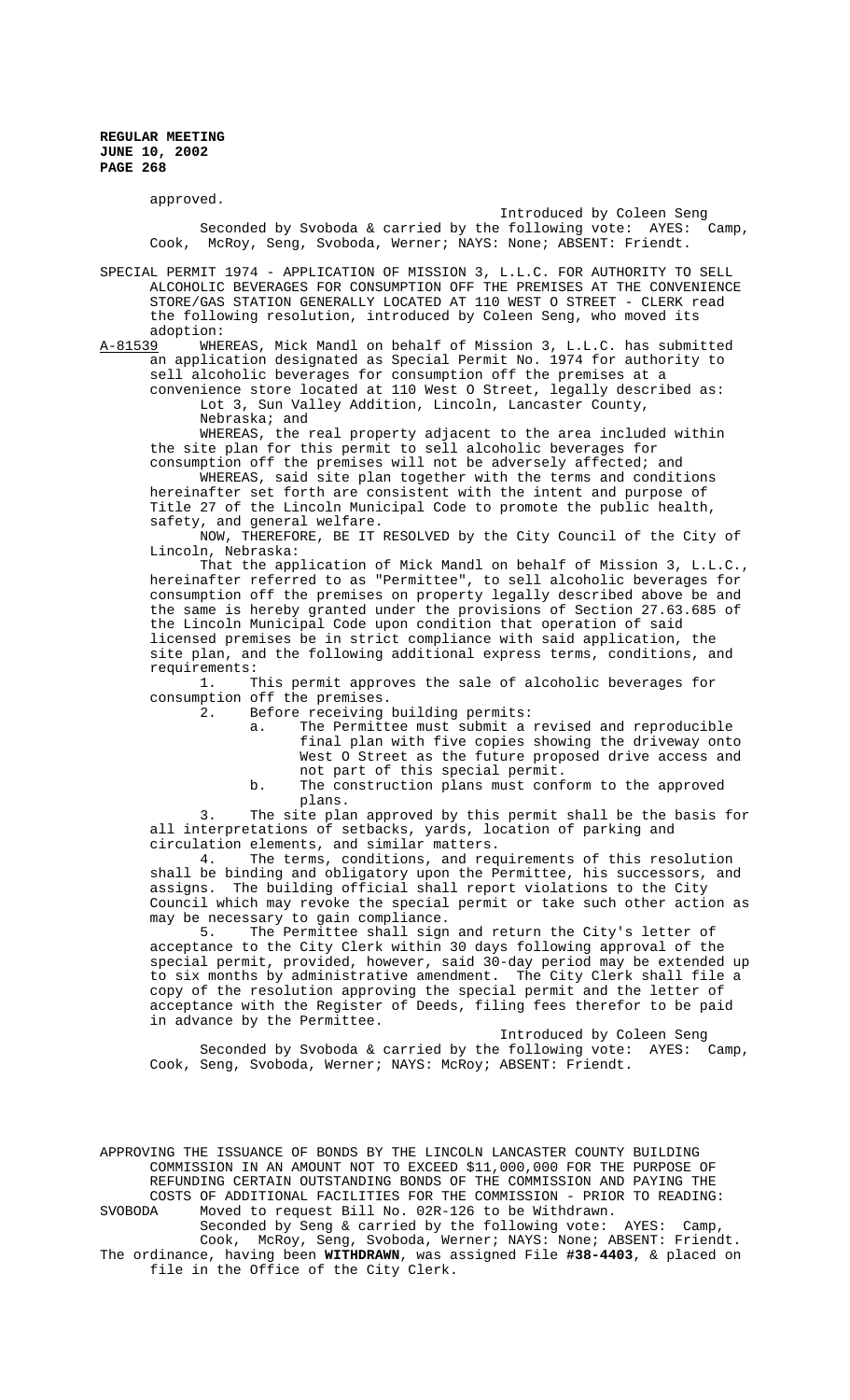SETTING THE HEARING DATE OF MON., JUNE 24, 2002 AT 5:30 P.M. FOR MAN. APP. OF LINDA L. HUBKA FOR WHITEHEAD OIL COMPANY DBA U-STOP CONVENIENCE SHOP LOCATED AT 2925 NW 12TH STREET - CLERK read the following resolution, introduced by Coleen Seng, who moved its adoption:<br>A-81540 BE IT RESOLVED by the City Council, of the C

A<u>-81540</u> BE IT RESOLVED by the City Council, of the City of Lincoln, that a hearing date is hereby fixed for Mon., June 24, 2002, at 5:30 p.m. or as soon thereafter as possible in the City Council Chambers, County-City Building, 555 S. 10th St., Lincoln, NE, for the Man. App. of Linda L. Hubka for Whitehead Oil Company dba U-Stop Convenience Shop located at 2925 NW 12th Street.

If the Police Dept. is unable to complete the investigation by said time, a new hearing date will be set.

Introduced by Coleen Seng Seconded by Svoboda & carried by the following vote: AYES: Camp, Cook, McRoy, Seng, Svoboda, Werner; NAYS: None; ABSENT: Friendt.

SETTING HEARING DATE OF JUNE 24, 2002 AT 5:30 P.M. FOR MAN. APP. OF DANA E. LIPPOLD FOR CORPORATE GOLF MARKETING INC. DBA BUNKER'S SPORTS BAR & GRILL LOCATED AT 8901 AUGUSTA DR. - CLERK read the following resolution, introduced by Coleen Seng, who moved its adoption:

A-81542 BE IT RESOLVED by the City Council, of the City of Lincoln, that a hearing date is hereby fixed for Mon., June 24, 2002, at 5:30 p.m. or as soon thereafter as possible in the City Council Chambers, County-City Building, 555 S. 10th St., Lincoln, NE, for the Man. App. of Dana E. Lippold for Corporate Golf Marketing Inc. dba Bunker's Sports Bar & Grill located at 8901 Augusta Dr.

If the Police Dept. is unable to complete the investigation by said time, a new hearing dat will be set.

Introduced by Coleen Seng Seconded by Svoboda & carried by the following vote: AYES: Camp, Cook, McRoy, Seng, Svoboda, Werner; NAYS: None; ABSENT: Friendt.

#### **PETITIONS & COMMUNICATIONS**

APP. OF ST. THOMAS AQUINAS CHURCH/NEWMAN CENTER, 320 N. 16<sup>TH</sup> STREET, TO CONDUCT A LOTTERY WITHIN THE CITY OF LINCOLN - CLERK requested a motion to set a hearing date of Mon., June 17, 2002 at 1:30 p.m.<br>SVOBODA So moved.

So moved.

Seconded by Seng & carried by the following vote: AYES: Camp, Cook, McRoy, Seng, Svoboda, Werner; NAYS: None; ABSENT: Friendt.

PETITION TO VACATE PUBLIC WAY A RECTANGULAR PARCEL OF LAND APPROX. 18' WIDE (NORTH-SOUTH LINE) & 124.2' LONG (EAST-WEST) ADJACENT TO & BETWEEN THE SOUTH PROPERTY LINE OF LOT 8 & THE NORTH CURB OF GLADE STREET OR AS MUCH THEREOF AS IS AVAILABLE TO BE VACATED SIGNED BY BENJAMIN V. & STACY A. HOLLINGWORTH - CLERK presented said petition which was referred to the Law Dept.

THE FOLLOWING WERE REFERRED TO PLANNING DEPT.:

Use Permit No. 143 - App. of Thistle Glenn Investments, LLC to develop a retail/office center w/Veterinary Clinic w/associated parking & meeting all setbacks at 7401 Pioneers Blvd.

Change of Zone No. 3367 - App. of Richard W. Berger to change from Ag to AGR on property at S.W. 70<sup>th</sup> & W. Van Dorn St.

## **REPORTS OF CITY OFFICERS**

INVESTMENT OF FUNDS FOR MAY 28 THROUGH MAY 31, 2002 - CLERK read the following resolution, introduced by Coleen Seng, who moved its adoption: A-81541 BE IT HEREBY RESOLVED BY THE CITY COUNCIL of the City of Lincoln, Nebraska:

That the attachments be confirmed and approved, and the City Treasurer is hereby directed to hold said investments until maturity unless otherwise directed by the City Council. (Investments for May 28 - May 31, 2002)

Introduced by Coleen Seng Seconded by Svoboda & carried by the following vote: AYES: Camp,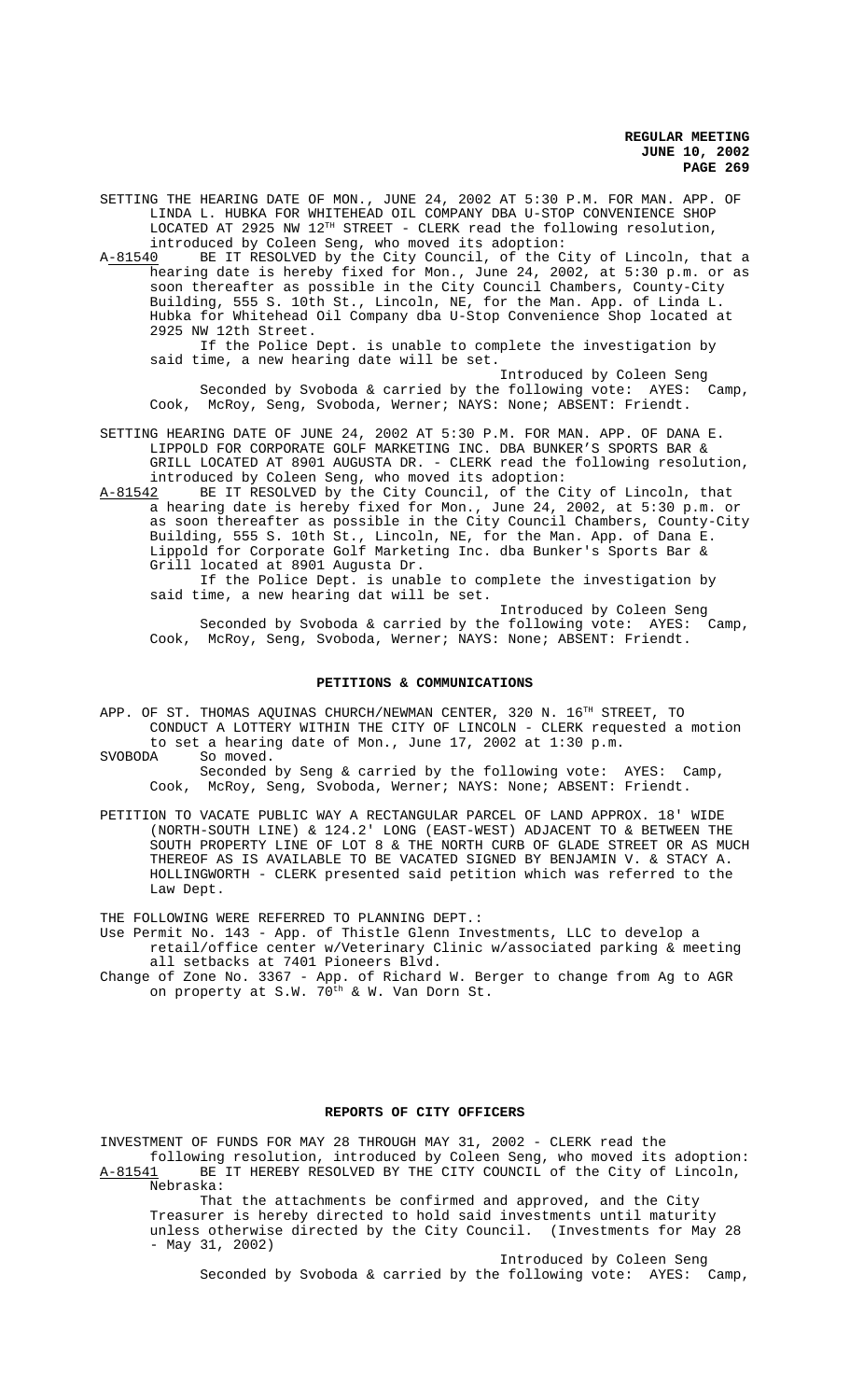Cook, McRoy, Seng, Svoboda, Werner; NAYS: None; ABSENT: Friendt.

- REPORT FROM CITY TREASURER OF TELECOMMUNICATIONS TAX COLLECTED FOR THE MONTH JANUARY - MARCH, 2002: PNG TELECOMM.; APRIL, 2002: COAST INT'L., NEBRASKA TECHNOLOGY & TELECOMM., BELL ATLANTIC COMM., INTELLICALL OPERATOR SERVICES, SHAFFER COMM., MCI WORLDCOM., IBM GLOBAL - CLERK presented said report which was placed on file in the office of the City Clerk.
- LINCOLN WATER & WASTEWATER SYSTEM RECAPITULATION OF DAILY CASH RECEIPTS FOR MAY 2002 - CLERK presented said report which was placed on file in the office of the City Clerk.

#### **ORDINANCES - 1ST READING**

- CHANGE OF ZONE 3365 APPLICATION OF WHITEHEAD OIL COMPANY FOR A CHANGE OF ZONE FROM H-1 INTERSTATE COMMERCIAL DISTRICT TO H-3 HIGHWAY COMMERCIAL DISTRICT ON PROPERTY GENERALLY LOCATED AT THE SOUTHEAST CORNER OF N. 27TH STREET AND WHITEHEAD DRIVE - CLERK read an ordinance, introduced by Coleen Seng, an ordinance amending the Lincoln Zoning District Maps attached to and made a part of Title 27 of the Lincoln Municipal Code, as provided by Section 27.05.020 of the Lincoln Municipal Code, by changing the boundaries of the districts established and shown thereon, the first time.
- AMENDING THE CORPORATE LIMITS OF THE CITY BY ANNEXING APPROXIMATELY 18.18 ACRES OF PROPERTY GENERALLY LOCATED SOUTH OF WEST ADAMS STREET AND EAST OF N.W. 48TH STREET.(IN CONNECTION W/02-80, 02R-129) - CLERK read an ordinance, introduced by Coleen Seng, amending Section 2 of Ordinance No. 8730 passed May 17, 1965, as last amended by Section 1 of Ordinance No. 17932 passed November 19, 2001, prescribing and defining the corporate limits of the City of Lincoln and repealing said Section 2 of Ordinance No. 8730 passed May 17, 1965, as last amended by Section 1 of Ordinance No. 17932 passed November 19, 2001, as hitherto existing, the first time.
- CHANGE OF ZONE 3353 APPLICATION OF M & S CONSTRUCTION FOR A CHANGE OF ZONE FROM AG AGRICULTURAL DISTRICT TO R-3 RESIDENTIAL DISTRICT ON PROPERTY GENERALLY LOCATED SOUTH OF WEST ADAMS STREET AND EAST OF N.W. 48TH STREET.(IN CONNECTION W/02-79, 02R-129) - CLERK read an ordinance, introduced by Coleen Seng, amending the Lincoln Zoning District Maps attached to and made a part of Title 27 of the Lincoln Municipal Code, as provided by Section 27.05.020 of the Lincoln Municipal Code, by changing the boundaries of the districts established and shown thereon, the first time.

#### **ORDINANCES - 3RD READING**

AMENDING CHAPTER 5.08 OF THE LINCOLN MUNICIPAL CODE RELATING TO AUCTIONS AND AUCTIONEERS BY ADDING A NEW SECTION 5.08.025 TO PROVIDE THAT ANNUAL PERMITS GRANTED UNDER CHAPTER 5.08 SHALL EXPIRE ON MAY 31ST FOLLOWING THEIR DATE OF ISSUANCE - CLERK read an ordinance, introduced by Jon Camp, amending Chapter 5.08 of the Lincoln Municipal Code relating to auctions and auctioneers by adding a new section numbered 5.08.025 to provide that annual permits granted under Chapter 5.08 shall expire on May 31st following their date, the third time.

CAMP Moved to pass the ordinance as read. Seconded by Seng & carried by the following vote: AYES: Camp, Cook, McRoy, Seng, Svoboda, Werner; NAYS: None; ABSENT: Friendt. The ordinance, being numbered **#18008**, is recorded in Ordinance Book 25, Page

CHANGE OF ZONE 3298 - AMENDING SECTION 5 OF ORDINANCE NO. 17981, PASSED APRIL 1, 2002, TO CORRECT THE LEGAL DESCRIPTION FOR A CHANGE OF ZONE FROM R-3 RESIDENTIAL TO B-2 PLANNED NEIGHBORHOOD BUSINESS DISTRICT ON PROPERTY GENERALLY LOCATED BETWEEN S. 27TH STREET AND S. 40TH STREET, NORTH OF YANKEE HILL ROAD - CLERK read an ordinance, introduced by Jon Camp, amending Section 5 of Ordinance 17981, passed by City Council on April 1, 2002, to correct the legal description to accurately reflect the property being transferred from the R-3 Residential District to the B-2 Planned Neighborhood Business District and repealing Section 5 of